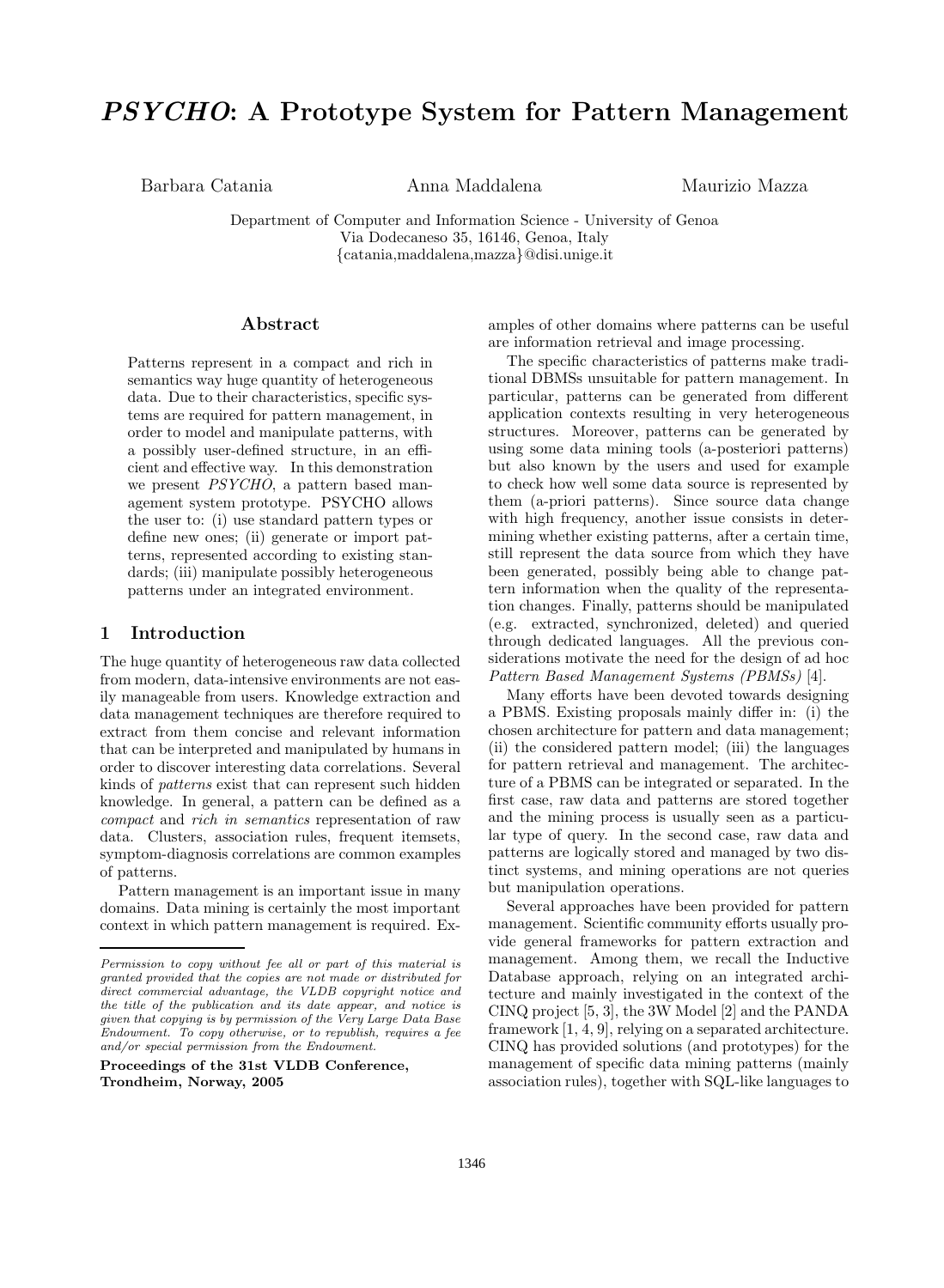deal with pattern extraction and manipulation. Differently, the 3W Model and PANDA frameworks guarantee the representation and the management of heterogeneous and possibly user-defined patterns, represented as linear constraints in 3W Model and according to an object-relational model in PANDA. Various standards have also been defined with the aim of providing standard representation and manipulation of patterns resulting from data mining and data warehousing processes, in order to support their exchange between heterogeneous architectures. Among them, we recall PMML [10], providing an XML-based format for representing data mining results and the used mining algorithm, Common Warehouse Metamodel (CWM) [6], an important standardization effort for data warehousing (and data mining) metadata, Java Data Mining (JDM) [7], a Java API supporting pattern manipulation and guaranteeing interoperability between data mining applications. From the side of commercial systems, the most important DBMSs address the pattern management problem by providing an application layer offering features for representing and managing typical data mining patterns.

Unfortunately, none of the proposed approaches provides all the capabilities introduced above for pattern management. All approaches, except PANDA, 3W Model and, in a restricted way, PMML, support just the management of patterns of the same type, usually generated by a mining process. Moreover, pattern types are often predefined and cannot be extended by the user. Finally, synchronization issues are only partially taken into account (and not explicitly considered by existing standards).

Starting from these limitations and taking into account the results presented in the context of the PANDA project [9], we have designed and implemented a PBMS coping with most of the features previously introduced. The system, called PSYCHO, from *Pattern base management SYstem arCHitecture prOtotype*, is based on a separated architecture and provides the following features: (i) manipulation of heterogeneous patterns; (ii) definition of user-defined patterns, not necessarily coming from a data mining context; (iii) a Pattern Manipulation Language (PML) supporting the management of both a-posteriori and a-priori patterns and pattern synchronization; (iv) a Pattern Query Language (PQL), offering query capabilities for selecting and combining patterns, possibly of different types, and for combining patterns and data in order to get a deeper knowledge of their correlations (cross-over queries).

In the following, we briefly review the PSYCHO pattern model (Section 2), we sketch the PSYCHO architecture (Section 3), and we finally outline the context of the demonstration (Section 4).

## **2 The Pattern Model**

The PSYCHO logical model relies on the PANDA model [1, 4, 9] and is based on three main concepts: *pattern type*, *pattern*, and *class*.

A *pattern type* gives a formal description of the pattern structure. It is a record with six elements: (i) the *pattern name n*; (ii) the *structure schema s*, which defines the structure of the patterns instances of the pattern type; (iii) the *source schema d*, which describes the dataset from which patterns, instances of the pattern type being defined, are constructed; (iv) the *measure schema m*, which is a tuple describing the measures which quantify the quality of the source data representation achieved by the pattern; (v) the *formula f*, carrying the semantics of the pattern. *f* is a constraint-based formula describing, possibly in an approximated way, the relation between data represented by the pattern and the pattern structure. Inside *f*, attributes are interpreted as free variables ranging over the components of either the source or the pattern space; (vi) the *validity period schema v*, defining the schema of the temporal validity interval associated with each instance of the pattern type.

*Patterns* are instances of a specific pattern type. Thus, they are record values with identifiers containing the proper instantiation of the corresponding schema elements in the pattern type. In a pattern, the formula component is obtained from the one in the pattern type by instantiating each attribute appearing in *s* with the corresponding value, and letting the attributes appearing in *d* range over the source space. An example of a pattern type representing circular clusters of items (represented by quantity and price) and one specific pattern of that type are shown in Fig. 1. We remark that the data source represents the overall data set the pattern is related to. On the other hand, the formula represents, in an intensional and possibly approximated way, the subset of data represented by the pattern. The extensional set of data exactly represented by the pattern, when needed, can be stored in the system as a sort of metadata. In Fig. 2, assuming to represent the cluster of Fig. 1, the intensional mapping is represented by all the points inside the circle, the extensional one by all the black points, and the source dataset by all black and white points.

A *class* is a set of semantically related patterns and constitutes the key concept in defining a pattern query language. A class is defined for a given pattern type and contains only patterns of that type.

Based on the considered pattern model, we designed three languages for pattern management. The *Pattern Definition Language (PDL)* is used for defining new pattern types, classes, and *mining functions*, used for pattern extraction. The *Pattern Manipulation Language (PML)* is used to perform operations such as insertions, extraction, deletions, updates, synchronization of patterns. Moreover, it allows the user to insert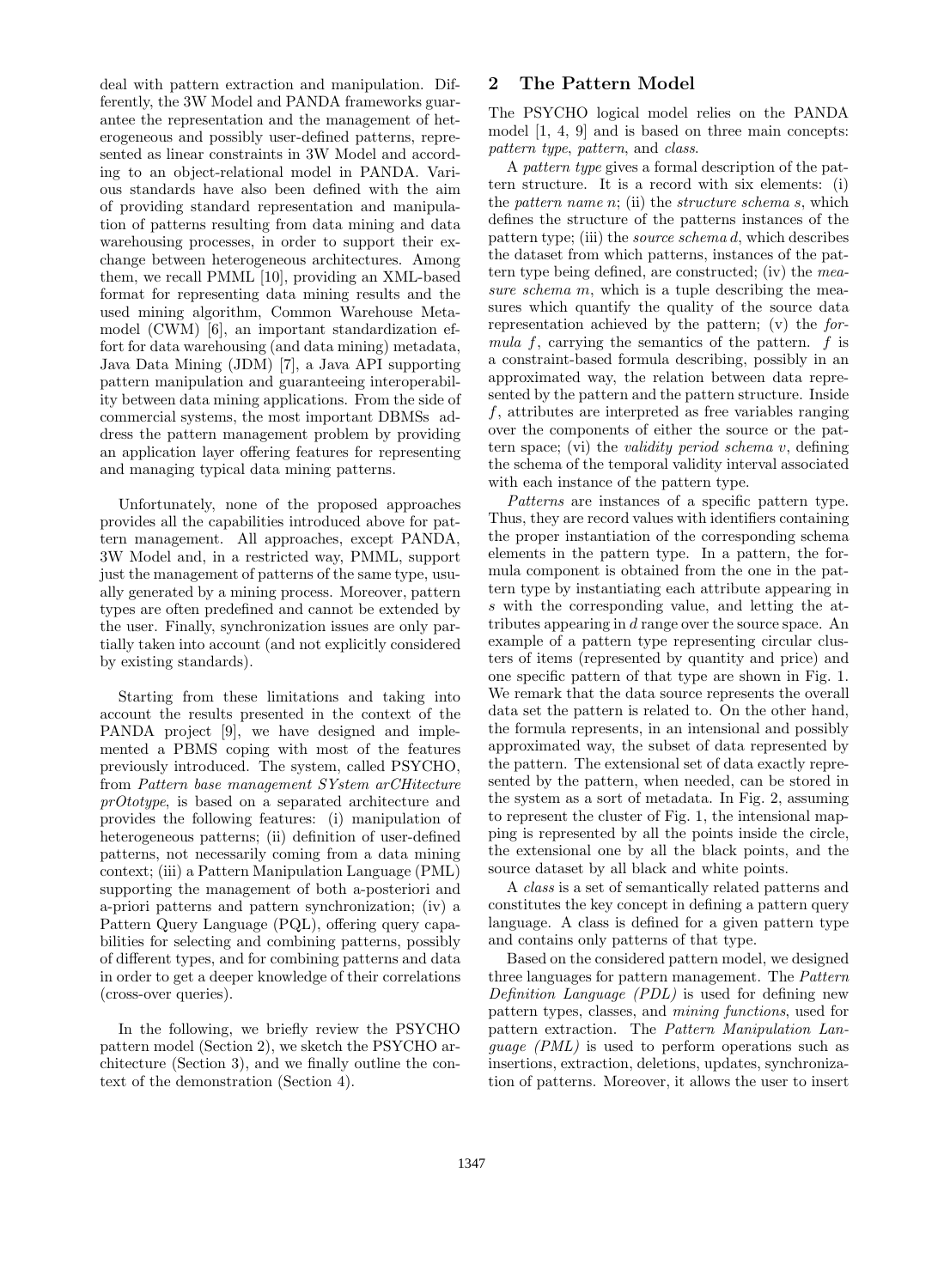

Figure 1: The cluster pattern type and one pattern



Figure 2: Source data set and mappings

(remove) a pattern into (from) a certain pattern class. Finally, the *Pattern Query Language (PQL)* allows the user to query the PBMS in order to retrieve patterns and correlate them with data they represent (*crossover queries*). For all the three languages, an SQL-like syntax has been provided to simplify the request specification.

## **3 The PSYCHO architecture**

The PSYCHO architecture relies on Oracle [8] and Java technologies and can exploit Oracle Data Mining (ODM) server functionalities when dealing with standard data mining patterns. The architecture is composed of three distinct layers (Fig. 3). The physical layer contains both the *Pattern Base* and the *Data Source*. The Pattern Base stores pattern types, patterns, and classes; the Data Source stores all raw data from which patterns have been extracted. It is in general distributed and various types of repositories (relational, XML, etc.) can be considered. The middle layer, that we call *PBMS Engine*, coincides with the kernel of the system, and it supports all functionalities for pattern manipulation and retrieval. The PBMS Engine and the Pattern Base represent the core of the PSYCHO prototype. The external layer corresponds to a set of user interfaces (a shell and a GUI) from which the user can send requests to the engine and import/export data in other formats. The communication between the PBMS engine and the physical layer is performed in Java. To be more flexible in the implementation of the external layer modules, communication between the PBMS Engine and the external layer is established using sockets and implementing requests as serializable objects. The result is a completely distributed architecture, where the pattern base, source data, PBMS Engine, and external modules can reside on different hosts.



Figure 3: The 3 layers architecture of PSYCHO

### **3.1 Physical Layer**

**Pattern Base.** The *Pattern Base* component contains pattern type, pattern, and class definitions. In PSYCHO, we used the object-relational model of Oracle 10g DBMS [8] for pattern storage. Concerning the pattern formula, we consider two distinct representations: an operational one, by which the formula is interpreted as a predicate over data source elements implemented as an Oracle PL/SQL stored function; a declarative one, by which the formula is just a representation of a linear constraint formula (see below the Formula Handler for additional details). Since the provided implementation of the Pattern Base exploits the Oracle object-relational logical model, the PML and PQL interfaces are realized using PL/SQL functions and procedures which are invoked by the Java application implementing the PBMS Engine (see below).

**Data Source.** The *Data Source* is a distributed database containing raw data from which patterns have been extracted. Various technology can be used to store the source datasets: relational or objectrelational DBMSs, XML dataset, streams, etc. In the current PSYCHO version, we assume raw data are stored in an Oracle 10g DBMS.

#### **3.2 Middle layer**

The middle layer consists of the *PBMS Engine* component, whose aim is to execute requests sent to the PBMS. The PBMS Engine has been implemented in Java and is logically divided into three main submodules, each of which is dedicated to parse PQL, PML, and PDL requests, respectively, and to execute them through calls to the right functions and procedures defined in the Pattern Base. A fourth component is dedicated to the management of the intensional mapping. Such modules are described in the following. **PDL Interpreter.** It takes in input a PDL request for a pattern type or class definition and translates it into calls to the right functions and procedures defined in the Pattern Base.

**PML Interpreter.** It executes PML operations (extraction, deletion, synchronization, operations over